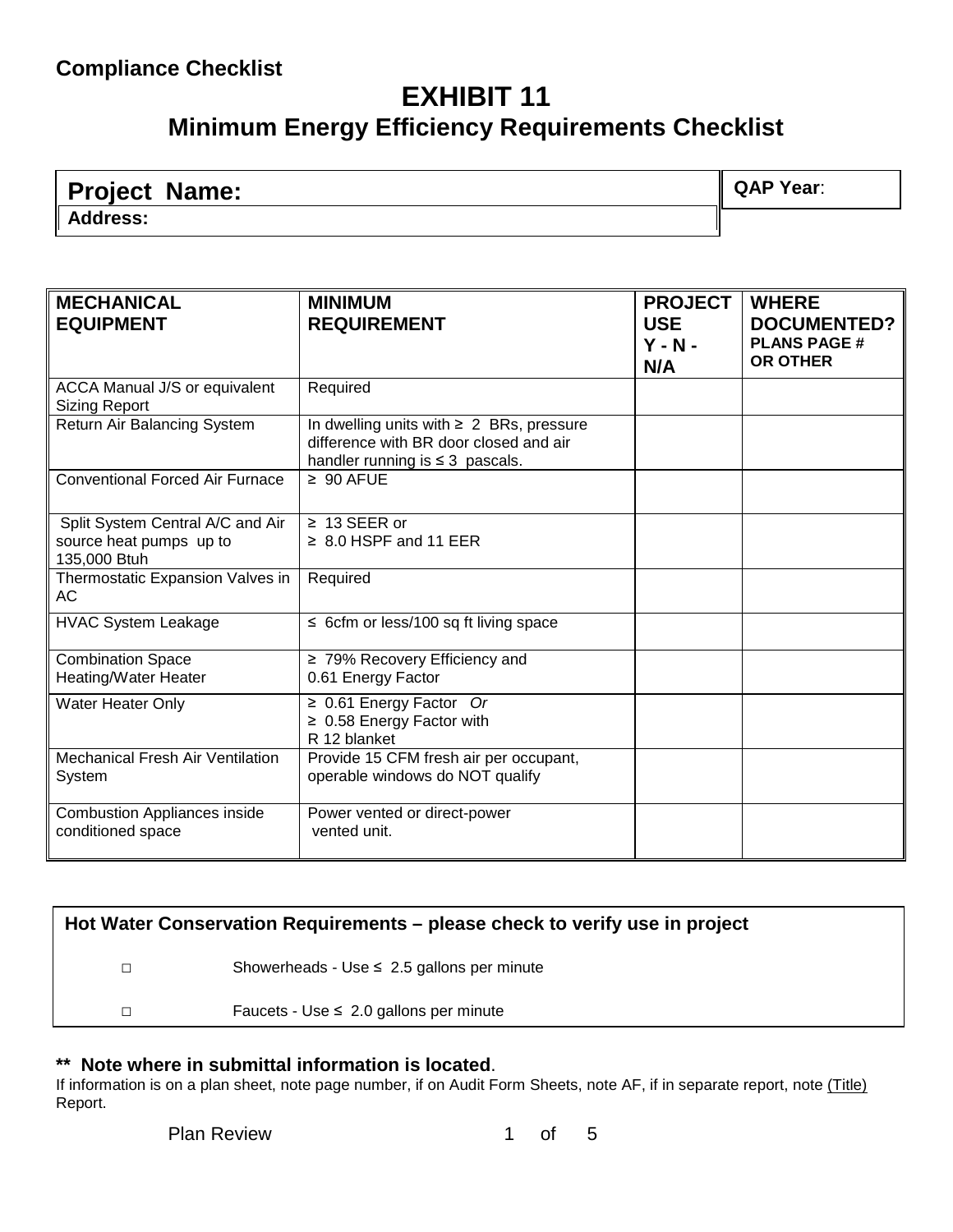| <b>BUILDING</b><br><b>ENVELOPE</b>        | <b>NORTHERN,</b><br><b>RURAL</b>  | <b>SOUTHERN</b>                     | <b>PROJECT</b><br><b>USE</b><br>$Y - N - N/A$ | <b>WHERE</b><br><b>SUBMITTED</b><br><b>PAGE#</b><br><b>OR AUDIT FORM</b> |
|-------------------------------------------|-----------------------------------|-------------------------------------|-----------------------------------------------|--------------------------------------------------------------------------|
| <b>ATTIC /CEILING</b>                     | <b>R38</b>                        | R30                                 |                                               |                                                                          |
| <b>WALLS</b>                              | R19/R21L.<br>Tahoe                | R <sub>15</sub>                     |                                               |                                                                          |
| <b>BAND JOISTS</b>                        | R19/R21L.<br>Tahoe                | R <sub>15</sub>                     |                                               |                                                                          |
| <b>FLOORS OVER</b><br><b>CRAWL SPACES</b> | R <sub>19</sub>                   | R <sub>15</sub>                     |                                               |                                                                          |
| <b>SLAB FOUNDATIONS</b>                   | R <sub>10</sub> Perimeter         | <b>NA</b>                           |                                               |                                                                          |
| <b>WINDOWS</b>                            | U-Factor 0.31<br><b>SHGC 0.35</b> | U Factor $0.35$<br><b>SHGC 0.30</b> |                                               |                                                                          |

#### **Note on Prescriptive Building Envelope Efficiency Minimums**

In order to complete the energy use analysis please provide information as it pertains to this project. Efficiency must be equal to or greater than required minimums, unless an energy use analysis using an approved method demonstrates that the building and individual unit energy performance is equal to or greater than the EPA Energy Star Home program.

| <b>LIGHTS</b><br><b>APPLIANCES</b> | <b>REQUIREMENT</b>                   | <b>PROJECT USE IN</b><br><b>DWELLING UNITS</b><br>$Y - N - N/A$ | <b>MAKE &amp; MODEL #</b><br>(IF KNOWN) |
|------------------------------------|--------------------------------------|-----------------------------------------------------------------|-----------------------------------------|
| Ceiling Fans                       | Reversible, Energy Star<br>Qualified |                                                                 |                                         |
| <b>Light Fixtures</b>              | <b>Energy Star Qualified</b>         |                                                                 |                                         |
| Refrigerators                      | <b>Energy Star Labeled</b>           |                                                                 |                                         |
| <b>Dishwashers</b>                 | <b>Energy Star Labeled</b>           |                                                                 |                                         |
| <b>Clothes Washers</b>             | Energy Star Labeled                  |                                                                 |                                         |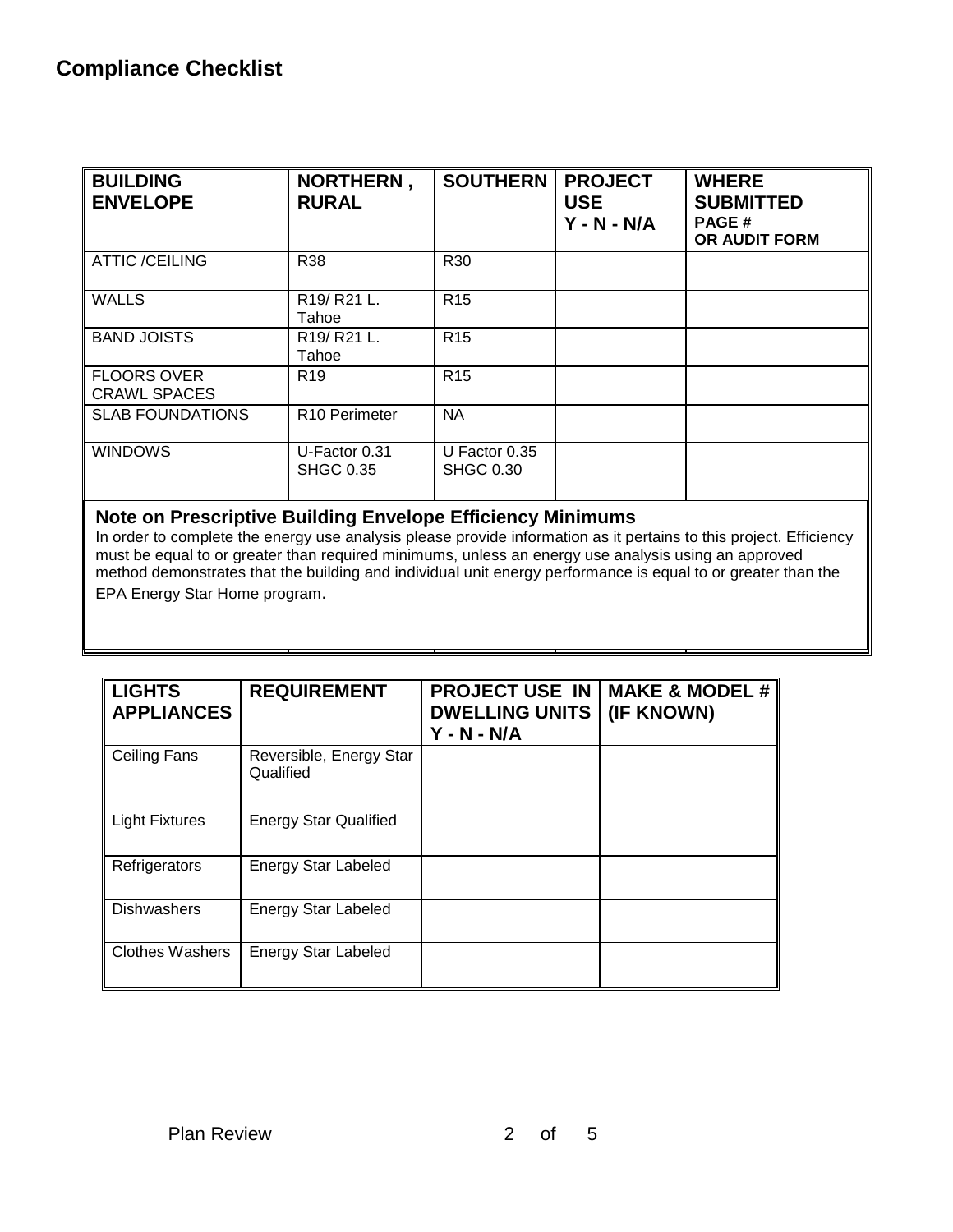#### **Compliance Checklist**

#### **Please include on a disk or email as pdf's: site plan, building and unit floor plans, elevations, mechanical plans, window and door schedules, plumbing plans**

*Please answer these questions for units / dwellings in the project.*

| <b>Total Number of Unit Types:</b>                                    |  |  |  |  |
|-----------------------------------------------------------------------|--|--|--|--|
| 1st Floor ______________ 1 BR ____________ 2 BR _________________3 BR |  |  |  |  |
|                                                                       |  |  |  |  |
| 3rd Floor ______________ 1 BR ____________ 2 BR ________________3 BR  |  |  |  |  |
|                                                                       |  |  |  |  |
|                                                                       |  |  |  |  |
| Flat Ceiling Height () 8 Ft () 10 Ft () Other ________ ft             |  |  |  |  |
|                                                                       |  |  |  |  |
|                                                                       |  |  |  |  |
|                                                                       |  |  |  |  |
|                                                                       |  |  |  |  |
| <b>Crawlspace Foundations Only</b>                                    |  |  |  |  |
| <b>Is Crawl Space Vented ()</b> Operable vents () Unvented () Open    |  |  |  |  |
| Total Crawl Height _______ ft Height below grade only ________ ft     |  |  |  |  |
| <b>Slab Foundations Only</b>                                          |  |  |  |  |
|                                                                       |  |  |  |  |
|                                                                       |  |  |  |  |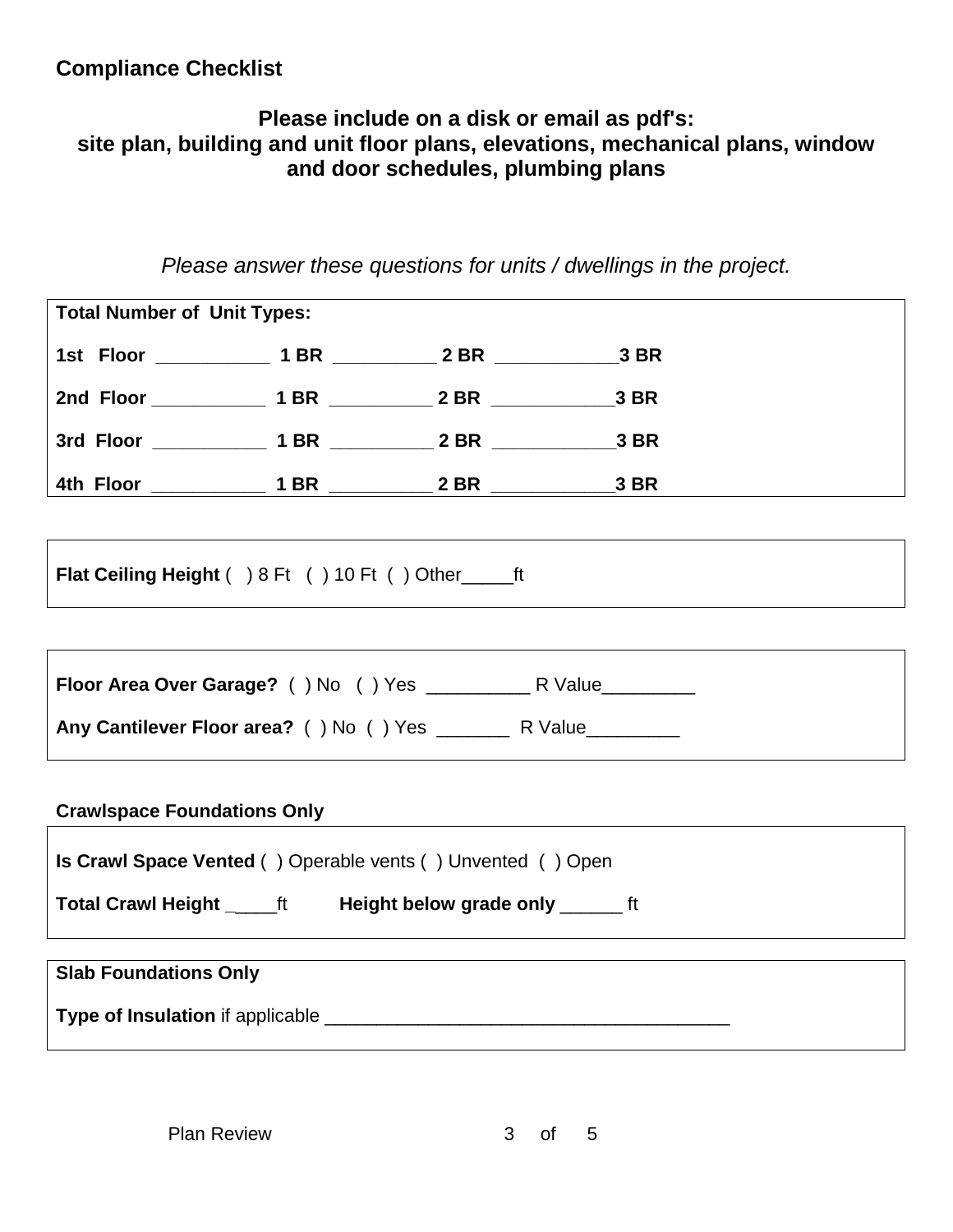## **Compliance Checklist**

| <b>Ceiling Type &amp; Insulation</b>                                                                                           |
|--------------------------------------------------------------------------------------------------------------------------------|
| <b>Roof Type</b> () Tile () Asphalt () Other __________ Framing $2x$ ___: ___oc                                                |
|                                                                                                                                |
| <b>Where is insulation located?</b> $($ $)$ on ceiling $($ $)$ under roof sheathing                                            |
| <b>Vault Ceilings on top floor</b> () No () Yes<br>Roof Exterior Color () Light () Medium () Dark Radiant Barrier () Yes () No |
|                                                                                                                                |

### **Wall Type & Insulation**

 $\overline{1}$ 

| Will foam board be applied as exterior sheathing? () Yes () No |  |
|----------------------------------------------------------------|--|

<u> 1980 - Johann Barn, mars ar breithinn ar chomhair an t-Alban ann an t-Alban ann an t-Alban ann an t-Alban an</u>

٦

#### **Mechanical Systems – Dwelling Units**

| <b>Heating Systems</b>                                                           |                                 |  |
|----------------------------------------------------------------------------------|---------------------------------|--|
| Type () Furnace () Combo w/Water Heater () Other _______________________________ |                                 |  |
|                                                                                  |                                 |  |
|                                                                                  | kBtu                            |  |
|                                                                                  |                                 |  |
|                                                                                  |                                 |  |
| <b>Cooling Systems</b>                                                           |                                 |  |
|                                                                                  | ton                             |  |
|                                                                                  |                                 |  |
| <b>Hot Water Heaters</b>                                                         |                                 |  |
|                                                                                  |                                 |  |
| Energy Factor __________________                                                 | Size __________________<br>_gal |  |
| <b>Plan Review</b>                                                               | $\overline{4}$<br>5<br>of       |  |